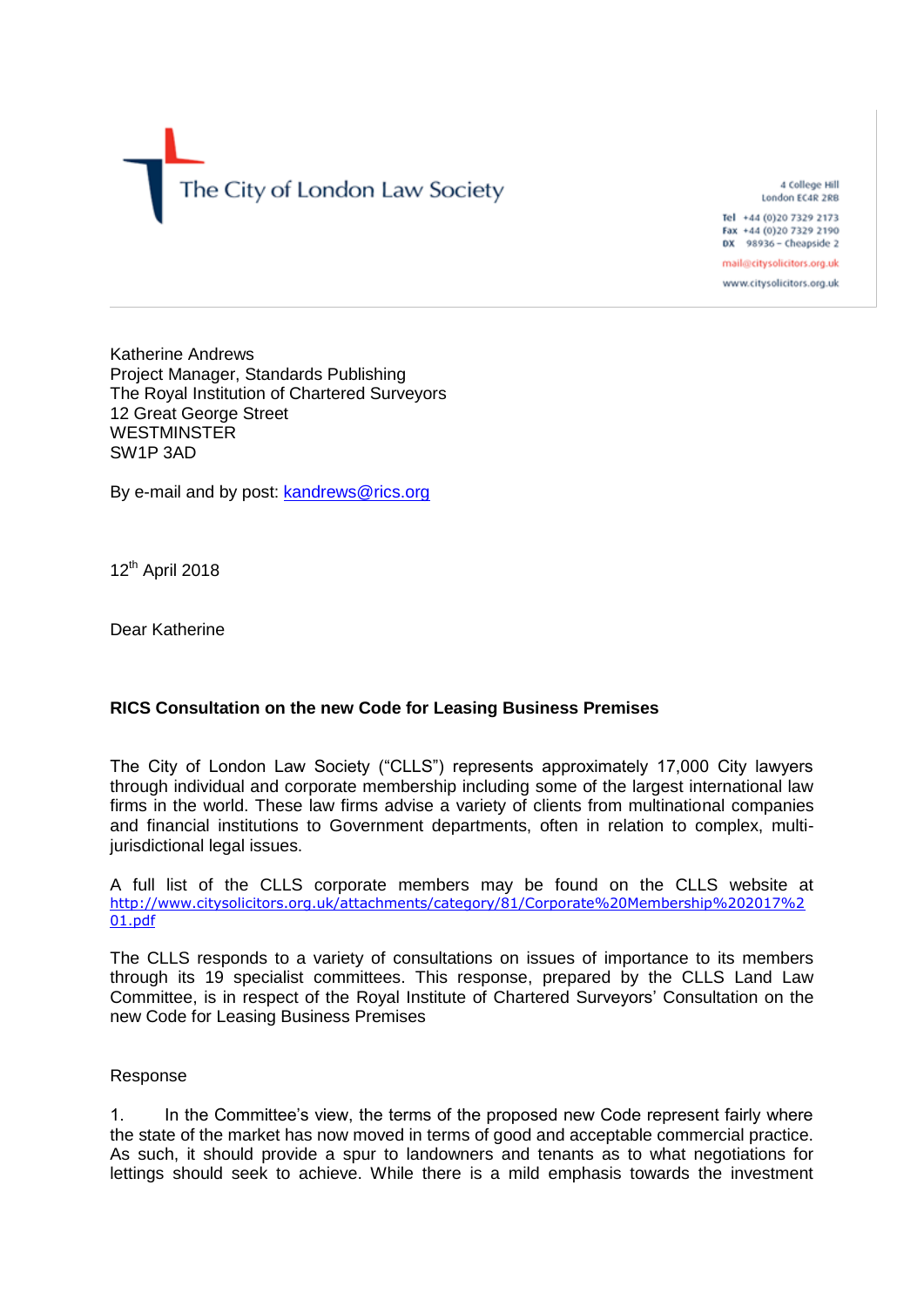interests of landowners, counterbalancing this is further clarity on the "prohibition" of unfair dealing and terms. The new Code should prove influential in shaping what may be considered to be good and bad practice, which the Courts may refer to in considering issues of what is and is not reasonable where there is discretion in determining litigated issues.

2. The new Code should be commended on clarity and laying down good practice. Observance of the new Code should leave potential tenants with a clear framework of where the terms of the resulting tenancy should lead.

3. Importantly, there does, however, appear to be a conflictual aspect as to the mandatory and best practice provisions of the new Code. The regulations apply to members of the RICS; they do not directly affect landowners who are not regulated by the RICS. Where landowners instructing RICS members require negotiations or lease provisions contrary to the mandatory and best practice regulation operating on members, what is the position then? The new Code does not specify. Would such a situation give rise to "special circumstances" relieving RICS members from observance of the relevant Code provisions and, if so, how would that work? Or would the RICS member in question have to decline to act, or leave their job if an employee? Is there any other position that can be adopted in the circumstances? The terms of the new Code must surely exercise an influence on landowners to act in compliance, but they are not binding on them. Should not the new Code at least comment on such a situation and make recommendations?

4. It may be useful to have a section on telecommunications and data availability. This reflects their importance for tenants (it is almost as important a utility service as electricity, gas or water) and the delays that may be caused to the grant of a new lease by the requirements for installation of new services.

5. The draft proposes that it should be mandatory for the terms of a lease to be recorded in written heads of terms and include the required contents specified in paragraph 1.2. This is understandable for a "typical" rack-rented lease of a single unit to an occupier. However, there are numerous varieties of "lease" where this requirement would seem to be either inappropriate or possibly burdensome. For example:

- a. very short leases such as the "Clearlet" lease, where the heads of terms might end up being longer than the lease itself.
- b. sub-station leases;
- c. reversionary leases on the same terms as the existing lease;
- d. long leases at a premium (which are, in effect, a sale of the property).

It might be therefore helpful for the new Code to make clear the sorts of leases where formal written heads of terms containing the mandatory contents set out in paragraph 1.2 may not always be required.

6. Paragraph 3.3 – this provision is mandatory so it would be helpful if it made clear that it does not apply to break rights in relation to damage to or destruction of the property. Otherwise, landlords will be obliged to include such details in the heads of terms, which is presumably not the intention of this requirement and would be burdensome.

7. Paragraph 3.5 – it is somewhat controversial for the new code to state that leases "should" be within the Landlord and Tenant Act 1954, unless there is a "good reason" to exclude them. This goes beyond the 2007 Landlord Code, which was effectively neutral on the subject of 1954 Act protection. In the terminology of a professional statement, "should"